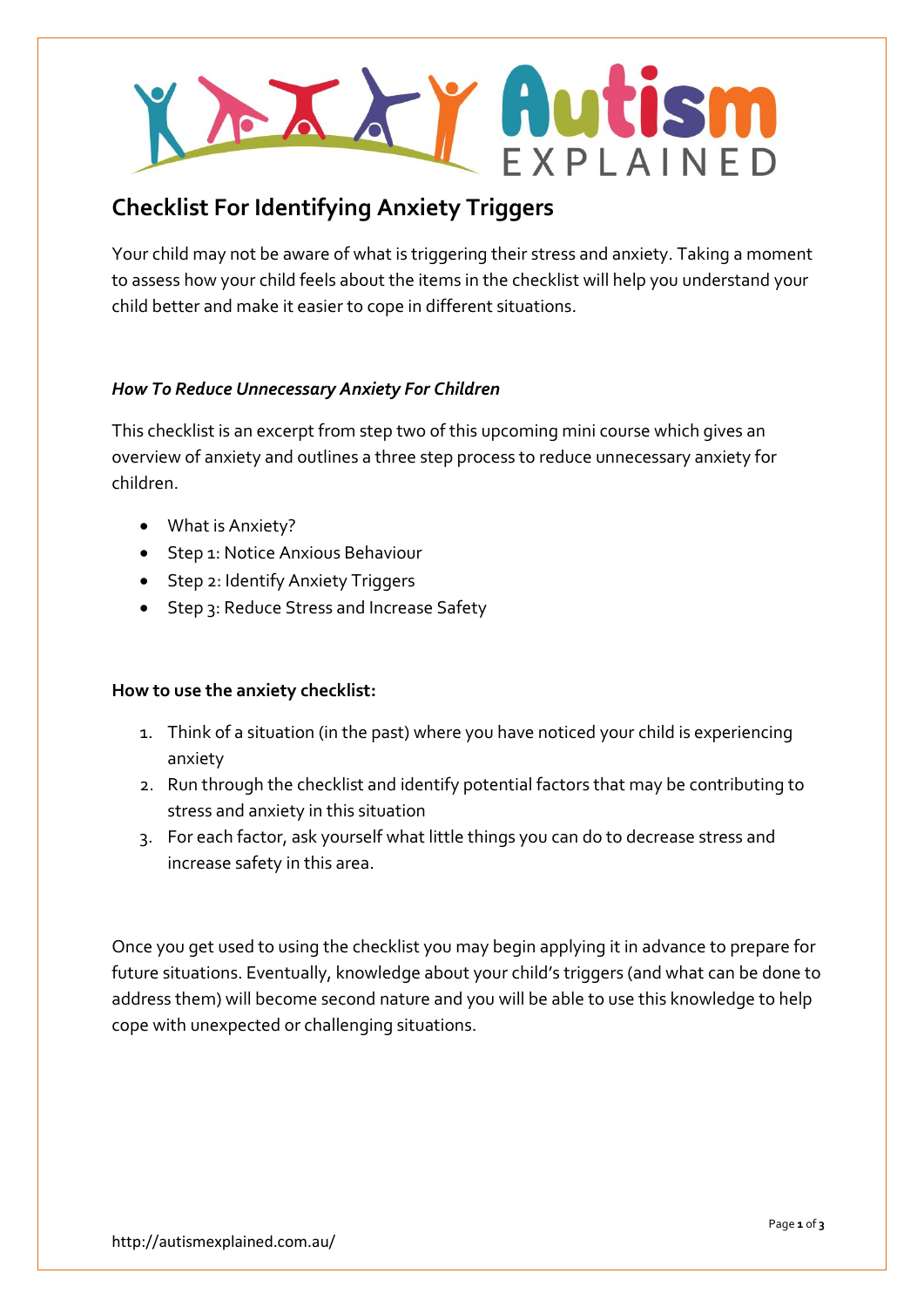

# **Checklist For Identifying Anxiety Triggers**

### **Past Experience:**

| My child previously had a negative experience in a similar situation.<br>(E.g. the last birthday party we went to a balloon popped loudly)         | Yes/No/Maybe |
|----------------------------------------------------------------------------------------------------------------------------------------------------|--------------|
| My child is known to dislike a specific aspect of this situation.<br>(E.g. hates the colour red, dislikes dogs, shirts with buttons)               | Yes/No/Maybe |
| My child has a negative association with an object of person present.<br>(E.g. very strict teacher, previously hostile peer, once fell off a bike) | Yes/No/Maybe |
| My child is worried that something might happen.<br>(E.g. the other kids might laugh at me or make fun of my clothes)                              | Yes/No/Maybe |
| <b>Sensory Environment:</b>                                                                                                                        |              |
| My child is uncomfortable with what they can see.<br>(E.g. lights, pictures, flashing, shadows, screens)                                           | Yes/No/Maybe |
| My child is uncomfortable with what they can hear.<br>(E.g. music, background noise, machines, high or low frequencies)                            | Yes/No/Maybe |
| My child is uncomfortable with what they can feel.<br>(E.g. clothing, object texture, what are they required to touch)                             | Yes/No/Maybe |
| My child is uncomfortable with what they can taste.<br>(E.g. Food, other objects, dust or other airborne particle)                                 | Yes/No/Maybe |
| My child is uncomfortable with what they can smell.<br>(E.g. perfumes, artificial, strong or unusual scents)                                       | Yes/No/Maybe |
| My child is uncomfortable with how they are moving their body.<br>(E.g. sitting still, dancing, stretching, jumping, running)                      | Yes/No/Maybe |
| My child is uncomfortable keeping their balance and orientation.<br>(E.g. spinning, rocking, hanging upside down, motion sickness)                 | Yes/No/Maybe |
| My child does not have their usual and familiar sensory comforts.<br>(E.g. familiar environment, favourite object or clothing, stim toy)           | Yes/No/Maybe |